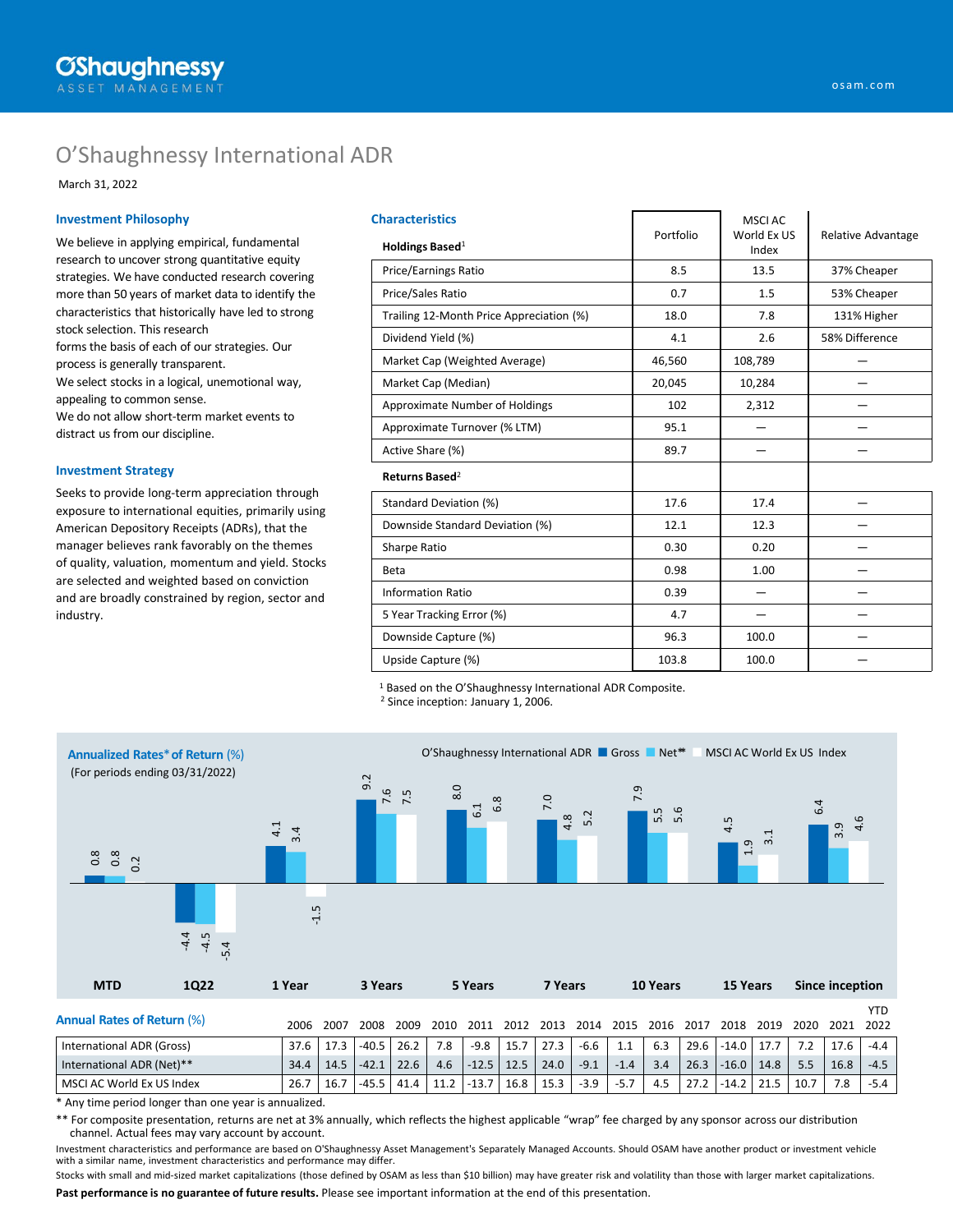# O'Shaughnessy International ADR 4/20/2022

March 31, 2022

## **Base Rates** (01/01/2006 to 03/31/2022, gross of fees)

Base rates are a batting average for how often a strategy beats the MSCI AC World Ex US over certain rolling time periods.

| <b>Rolling Periods</b> | Won | Lost | <b>Base Rate</b> | Avg. Excess<br>Return |
|------------------------|-----|------|------------------|-----------------------|
| 1-Year                 | 117 | 67   | 64%              | 1.6%                  |
| 3-Years                | 102 | 58   | 64%              | 1.0%                  |
| 5-Years                | 102 | 34   | 75%              | 1.4%                  |
| 7-Years                | 108 | 4    | 96%              | 1.7%                  |
| 10-Years               | 76  | O    | 100%             | 1.6%                  |
| 15-Years               | 16  | o    | 100%             | 1.3%                  |

| <b>Top 10 Holdings</b>    |       | Percent of       | Percent of<br><b>MSCI AC World</b> |  |  |
|---------------------------|-------|------------------|------------------------------------|--|--|
|                           |       | <b>Portfolio</b> | Ex US                              |  |  |
| NATWEST GROUP PLC         |       | 2.4              | 0.1                                |  |  |
| PETROCHINA CO LTD         |       | 2.4              | 0.0                                |  |  |
| <b>BANK OF CHINA LTD</b>  |       | 2.2              | 0.1                                |  |  |
| <b>SWISS RE LTD</b>       |       | 1.9              | 0.1                                |  |  |
| SAMPO PLC                 |       | 1.9              | 0.1                                |  |  |
| <b>JBS SA</b>             |       | 1.8              | 0.0                                |  |  |
| NORDEA BANK ABP           |       | 1.7              | 0.1                                |  |  |
| ROCHE HOLDING AG          |       | 1.7              | 0.1                                |  |  |
| <b>HONDA MOTOR CO LTD</b> |       | 1.6              | 0.2                                |  |  |
| <b>TOSHIBA CORP</b>       |       | 1.6              | 0.1                                |  |  |
|                           | Total | 19.2             | 0.9                                |  |  |

**Current Country Weightings** (%)

(Based on a group of representative accounts as of 03/31/2022)



**Current Sector Weightings** (%)

(Based on a group of representative accounts as of 03/31/2022)

■ Portfolio ■ MSCI AC World Ex US ■ Difference

■ Portfolio ■ MSCI AC World Ex US ■ Difference



Numbers may not add up due to rounding.

### **About O'Shaughnessy Asset Management**

O'Shaughnessy Asset Management (OSAM) is a Stamford, Connecticut-based quantitative money management firm. We deliver a broad range of equity portfolios, from small cap to large cap and growth to value. Our clients are individual investors, institutional investors, and the high-net-worth clients of financial advisors. The firm's investment strategies are based on the research of James P. O'Shaughnessy, widely regarded as a pioneer in quantitative equity analysis. This research spans more than five decades, and Mr. O'Shaughnessy has been managing money based on its results since 1996.

For more information, please contact O'Shaughnessy Asset Management, LLC